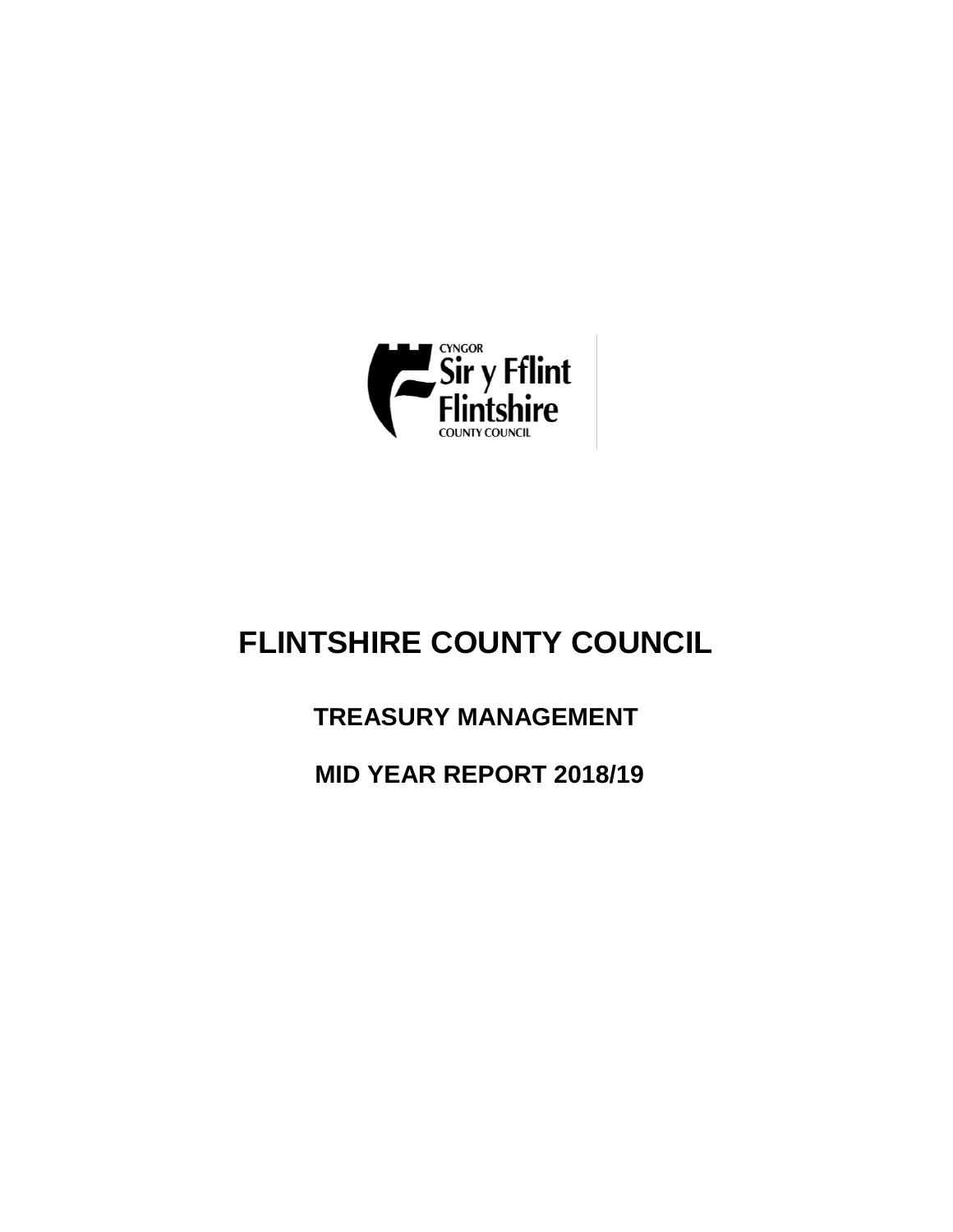# **1.00 PURPOSE OF REPORT**

1.01 To provide members with a mid-year update on matters relating to the Council's Treasury Management function.

# **2.00 BACKGROUND**

- 2.01 Treasury management comprises the management of the Council's cash flows, its banking, money market and capital market transactions; the effective control of the risks associated with those activities; and the pursuit of optimum performance consistent with those risks.
- 2.02 The Council's primary objectives for the investment of its surplus funds are to protect the principal sums invested from loss, and to ensure adequate liquidity so that funds are available for expenditure when needed. The generation of investment income to support the provision of local authority services is an important, but secondary, objective.
- 2.03 The Council's policy is to appoint external consultants to provide advice on its treasury management function. In September 2016 Arlingclose Ltd were reappointed as the Council's advisors for a period of 3 years, following a competitive tendering exercise.
- 2.04 The Council has adopted the 2012 edition of the CIPFA Treasury Management in the Public Services: Code of Practice, which requires the Council to approve a treasury management strategy before the start of each financial year, a mid-year report, and an annual report after the end of each financial year.
- 2.05 In addition, the Welsh Government (WG) Guidance on Local Government Investments recommends that local authorities amend their investment strategies in light of changing internal or external circumstances.
- 2.06 This report fulfils the Council's legal obligation under the Local Government Act 2003 to have regard to both the CIPFA Code and the WG Guidance.
- 2.07 The Council approved the 2018/19 Treasury Management Strategy at its meeting on 20<sup>th</sup> February 2018.

# **3.00 ECONOMIC & INTEREST RATE REVIEW APRIL – OCTOBER 2018.**

*Provided by Arlingclose Ltd the Council's Treasury Management advisors*.

3.01 **Economic background**: Oil prices rose by 23% over the six months to around \$82/barrel. UK Consumer Price Inflation (CPI) for August rose to 2.7% year on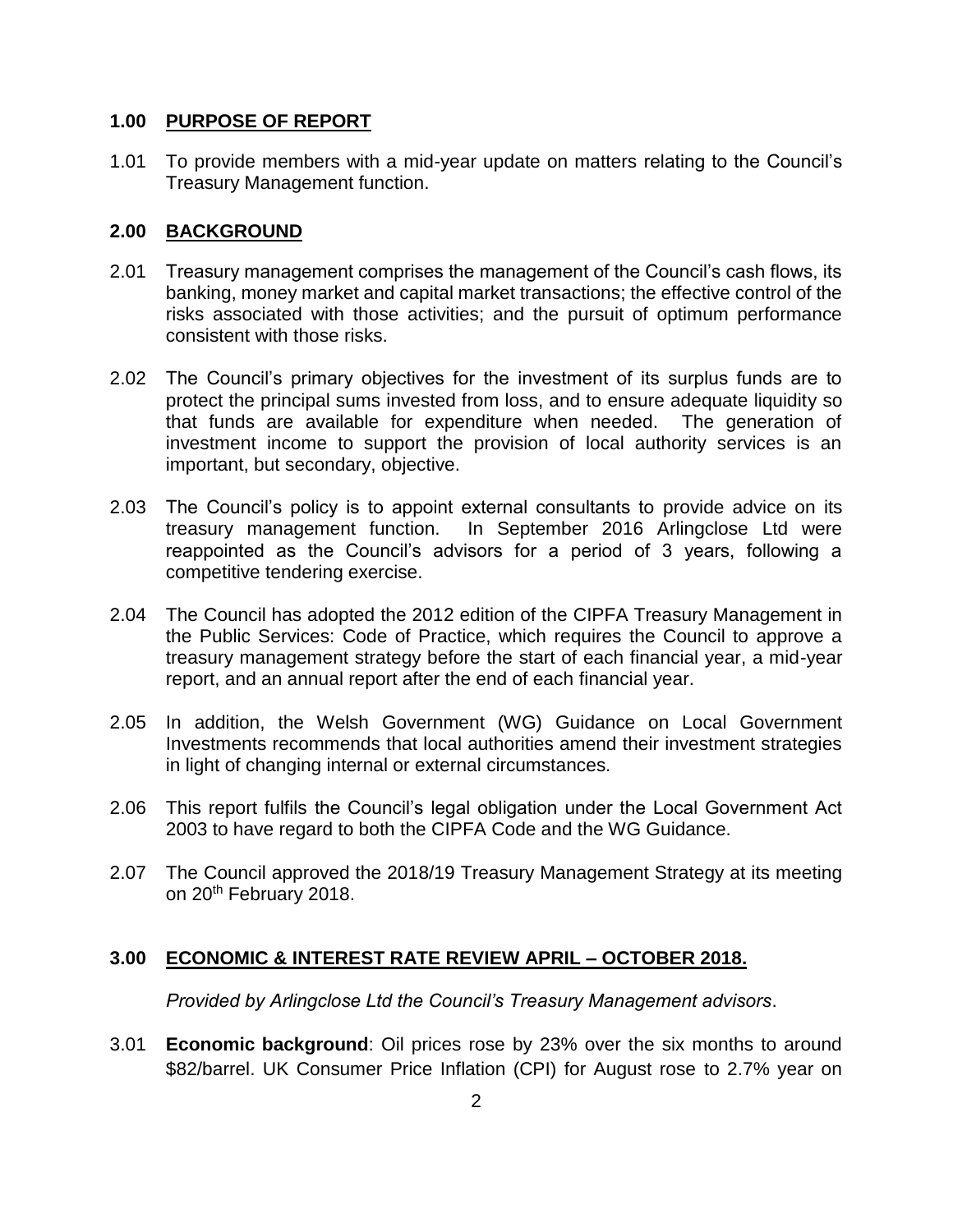year, above the consensus forecast and that of the Bank of England's in its August Inflation Report, as the effects of sterling's large depreciation in 2016 began to fade. The most recent labour market data for July 2018 showed the unemployment rate at 4%, its lowest since 1975. The 3-month average annual growth rate for regular pay, i.e. excluding bonuses, was 2.9% providing some evidence that a shortage of workers is providing support to wages. However real wages (i.e. adjusted for inflation) grew only by 0.2%, a marginal increase unlikely to have had much effect on households.

- 3.02 The rebound in quarterly GDP growth in Q2 to 0.4% appeared to overturn the weakness in Q1 which was largely due to weather-related factors. However, the detail showed much of Q2 GDP growth was attributed to an increase in inventories. Year/year GDP growth at 1.2% also remains below trend. The Bank of England made no change to monetary policy at its meetings in May and June, however hawkish minutes and a 6-3 vote to maintain rates was followed by a unanimous decision for a rate rise of 0.25% in August, taking Bank Rate to 0.75%.
- 3.03 Having raised rates in March, the US Federal Reserve again increased its target range of official interest rates in each of June and September by 0.25% to the current 2%-2.25%. Markets now expect one further rise in 2018.
- 3.04 The escalating trade war between the US and China as tariffs announced by the Trump administration appeared to become an entrenched dispute, damaging not just to China but also other Asian economies in the supply chain. The fallout, combined with tighter monetary policy, risks contributing to a slowdown in global economic activity and growth in 2019.
- 3.05 The EU Withdrawal Bill, which repeals the European Communities Act 1972 that took the UK into the EU and enables EU law to be transferred into UK law, narrowly made it through Parliament. With just six months to go when Article 50 expires on 29th March 2019, neither the Withdrawal Agreement between the UK and the EU which will be legally binding on separation issues and the financial settlement, nor its annex which will outline the shape of their future relationship, have been finalised, extending the period of economic uncertainty.
- 3.06 **Financial markets:** Gilt yields displayed marked volatility during the period, particularly following Italy's political crisis in late May when government bond yields saw sharp moves akin to those at the height of the European financial crisis with falls in yield in safe-haven UK, German and US government bonds. Over the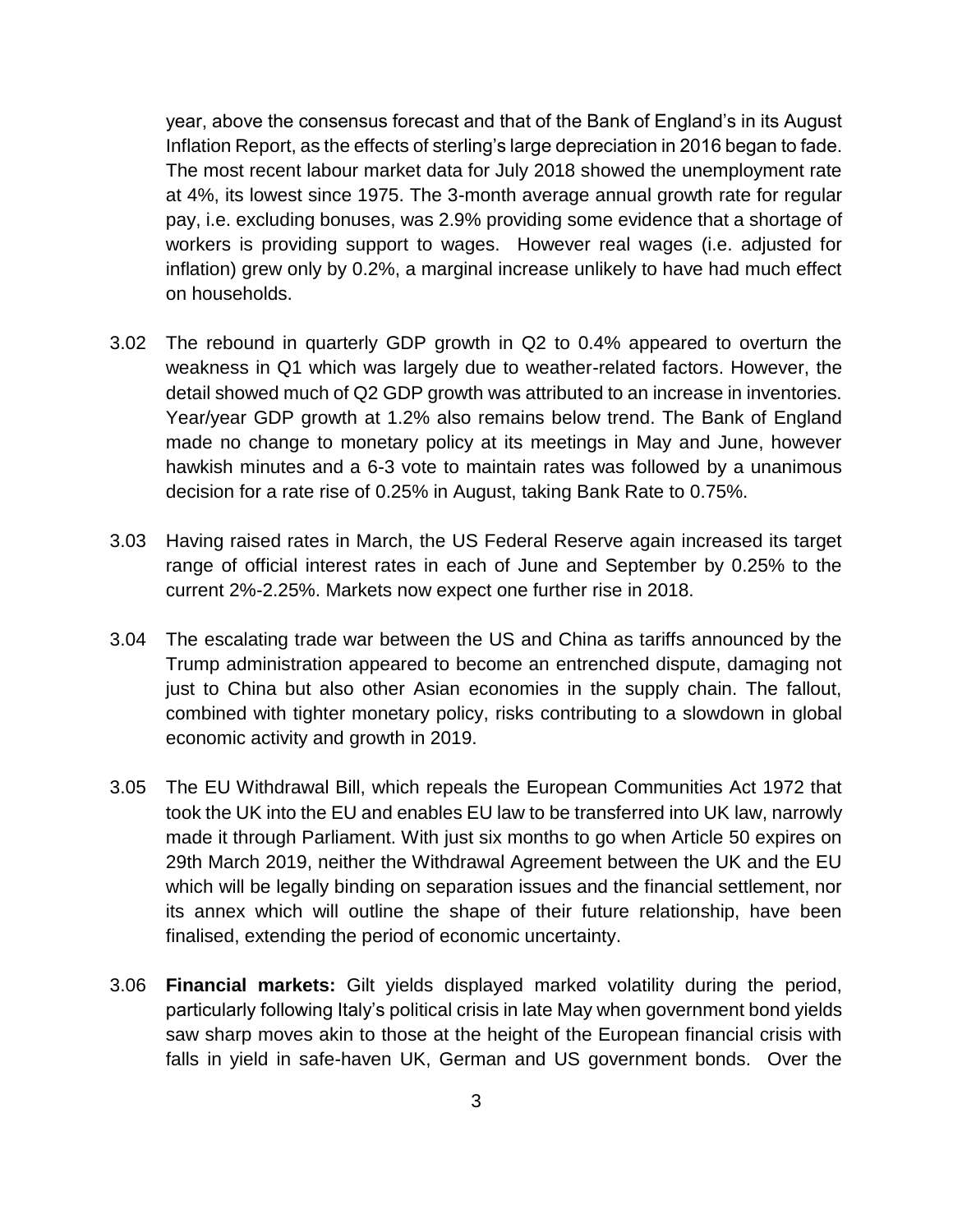period, despite the volatility, the change in gilt yields was small. The 5-year benchmark gilt only rose marginally from 1.13% to 1.16%. There was a larger increase in 10-year gilt yields from 1.37% to 1.57% and in the 20-year gilt yield from 1.74% to 1.89%. The increase in Bank Rate resulted in higher in money markets rates. 1-month, 3-month and 12-month LIBID rates averaged 0.56%, 0.70% and 0.95% respectively over the period.

3.07 The ring-fencing of the big four UK banks - Barclays, Bank of Scotland/Lloyds, HSBC and RBS/NatWest Bank plc – is complete, the transfer of their business lines into retail (ring-fenced) and investment banking (non ring-fenced) is progressing and will need to be completed by the end of 2018.

# 3.08 **Outlook for the remainder of 2018/19**

- 3.09 Having raised policy rates in August 2018 to 0.75%, the Bank of England's Monetary Policy Committee (MPC) has maintained expectations of a slow rise in interest rates over the forecast horizon.
- 3.10 The MPC has a definite bias towards tighter monetary policy but is reluctant to push interest rate expectations too strongly. While policymakers are wary of domestic inflationary pressures over the next two years, it is believed that the MPC members consider both that (a) ultra-low interest rates result in other economic problems, and that (b) higher Bank Rate will be a more effective weapon should downside Brexit risks crystallise and cuts are required.
- 3.11 Arlingclose's central case is for Bank Rate to rise twice in 2019. The risks are weighted to the downside. The UK economic environment is relatively soft, despite seemingly strong labour market data. GDP growth recovered somewhat in Q2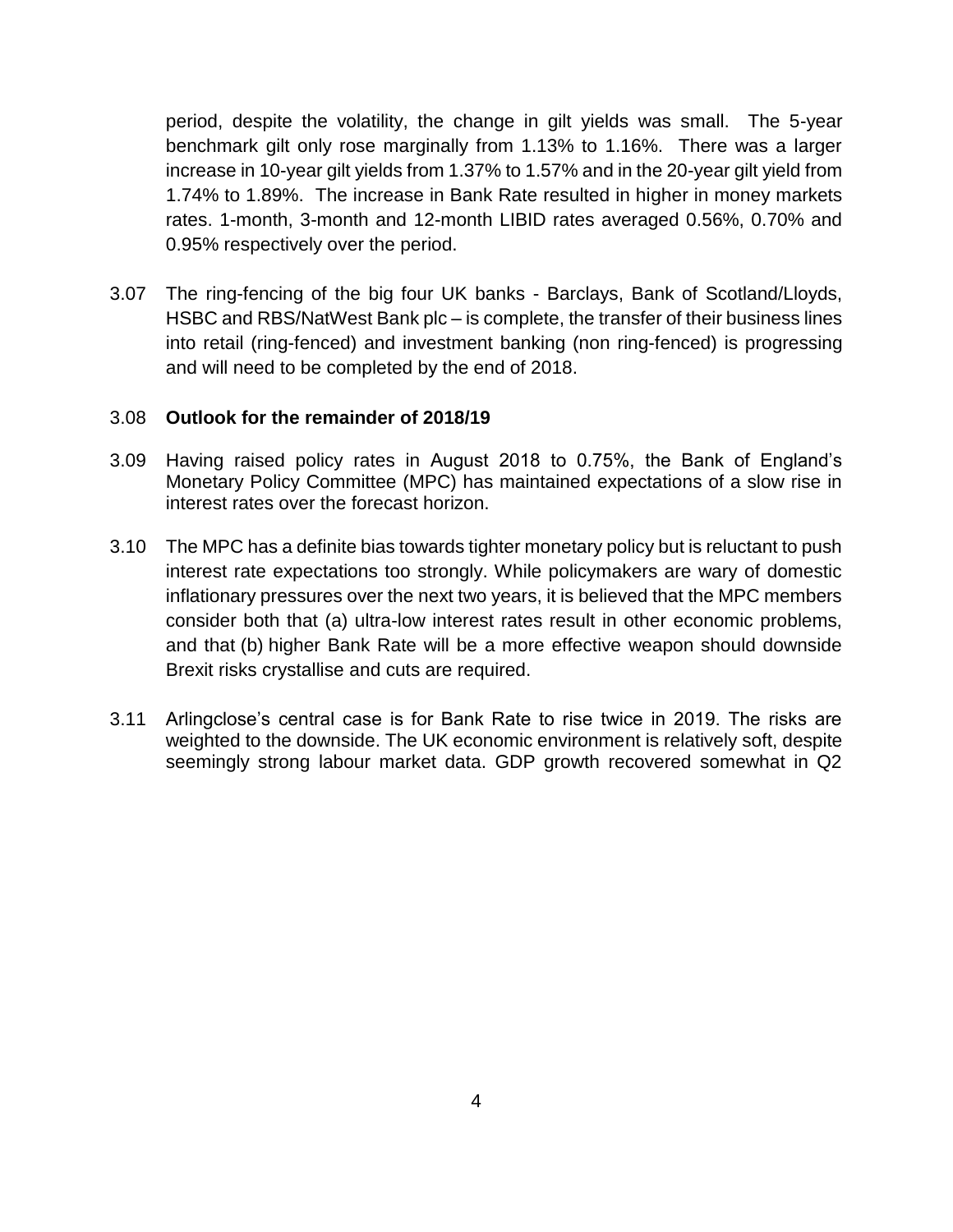|                           | Dec<br>18 | Mar<br>19 | Jun<br>19 | Sept<br>19 | Dec<br>19 | Mar<br>20 | Jun<br>20 | Sept<br>20 | Dec<br>20 | Mar<br>20 |
|---------------------------|-----------|-----------|-----------|------------|-----------|-----------|-----------|------------|-----------|-----------|
| Upside<br><b>Risk (%)</b> | 0.00      | 0.00      | 0.00      | 0.00       | 0.00      | 0.25      | 0.25      | 0.25       | 0.25      | 0.25      |
| Interest<br>Rate (%)      | 0.75      | 1.00      | 1.00      | 1.25       | 1.25      | 1.25      | 1.25      | 1.25       | 1.25      | 1.25      |
| Downside<br>Risk(%)       | 0.00      | 0.50      | 0.50      | 0.75       | 0.75      | 0.75      | 0.75      | 0.75       | 0.75      | 0.75      |

2018, but the annual growth rate of 1.2% remains well below the long term average.

3.12 The view is that the UK economy still faces a challenging outlook as the minority government continues to negotiate the country's exit from the European Union. Central bank actions and geopolitical risks, such as prospective trade wars, have and will continue to produce significant volatility in financial markets, including bond markets.

# **4.00 BORROWING REQUIREMENTS AND DEBT MANAGEMENT**

4.01 PWLB (Public Works Loans Board) Certainty Rate Update.

The Authority submitted its application to WG along with the 2018-19 Capital Estimates Return to access this reduced rate for a further 12 months from 1st November 2018.

- 4.02 The total long term borrowing outstanding totals £253.7 million.
- 4.03 Loans with the Public Works Loans Board are in the form of fixed rate (£220.81m) and variable rate (£10m), £18.95m is variable in the form of Lobo's (Lender's Option, Borrower's Option) and £3.989m are interest free loans from government. The Council's average long term borrowing rate is currently 4.94%.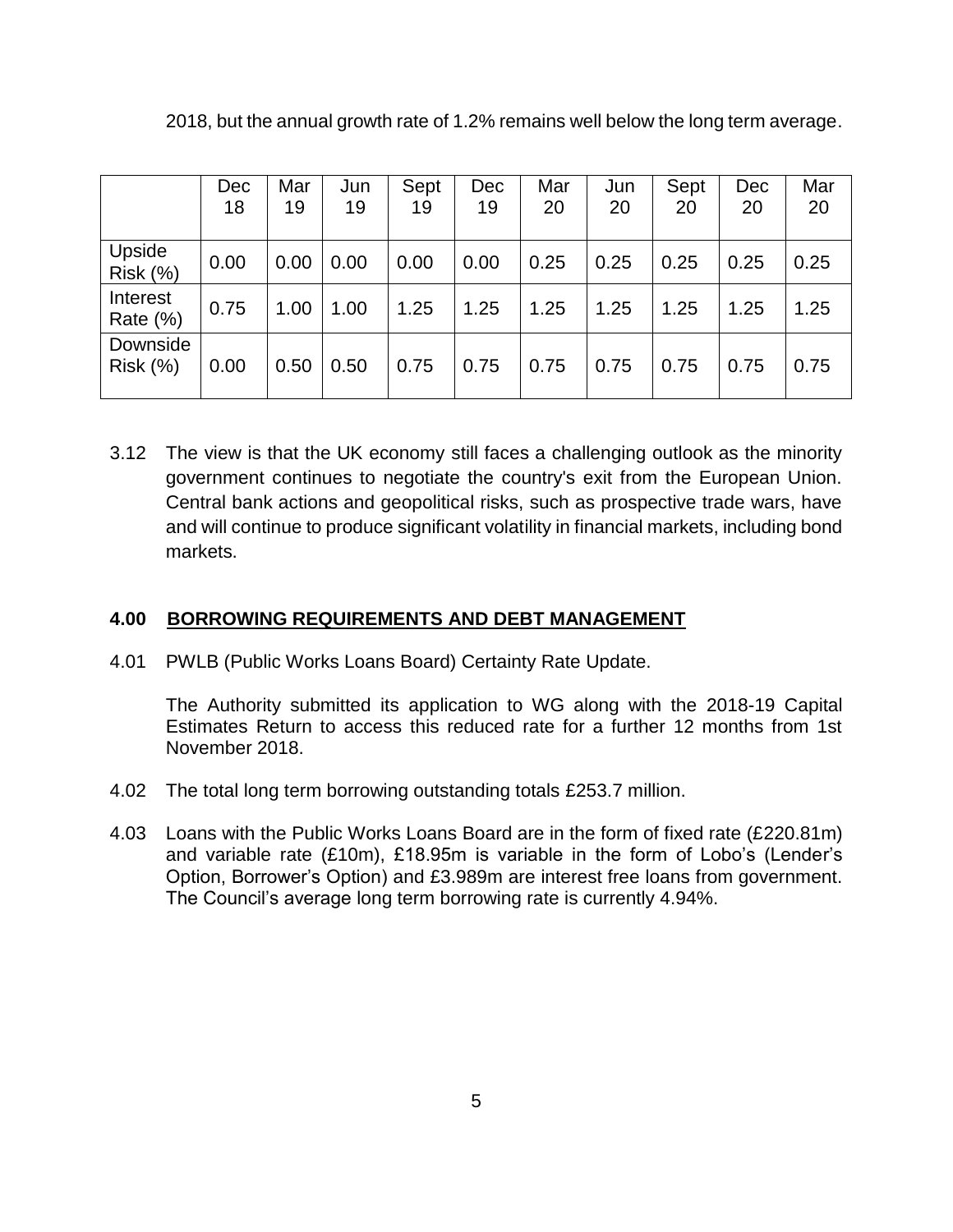|                                         | <b>Balance</b> | Debt     | <b>New</b> | <b>Balance</b> |
|-----------------------------------------|----------------|----------|------------|----------------|
|                                         | 01/04/2018     | Maturing | Debt       | 30/09/2018     |
|                                         | £m             | £m       | £m         | £m             |
| Long Term Borrowing                     | 249.76         | 0.00     | 0.00       | 249.76         |
| <b>Government Loans</b>                 | 3.99           | 0.00     | 0.00       | 3.99           |
| <b>TOTAL BORROWING</b>                  | 253.75         | 0.00     | 0.00       | 253.75         |
| Other Long Term<br>Liabilities *        | 5.39           | 0.00     | 0.00       | 5.39           |
| <b>TOTAL EXTERNAL</b><br><b>DEBT</b>    | 259.14         | 0.00     | 0.00       | 259.14         |
| Increase/ (Decrease) in<br>Borrowing £m |                |          |            | 0.00           |

*\* relates to finance leases in respect of Deeside Leisure Centre and Jade Jones Pavilion* 

#### 4.04 Long term borrowing

No other new long term borrowing has been undertaken so far during 2018/19. Affordability (interest costs charged on new loans) and the "cost of carry" (costs associated with new long term loans) remain important influences on the Council's borrowing strategy alongside the consideration that, for any borrowing undertaken ahead of need, the proceeds would have to be invested in the money markets at rates of interest significantly lower than the cost of long term borrowing.

#### 4.05 Loans at Variable Rates

The extent of variable rate borrowing the Council can potentially undertake is influenced by the level of Reserves and Balances. The interest rate on the Council's £10m variable rate loans averaged 0.64%.

The Council has determined that exposure to variable rates is warranted. It also assists with the affordability and budgetary perspective in the short-to-medium term. Any upward movement in interest rates and interest paid on variable rate debt would be offset by a corresponding increase in interest earned on the Council's variable rate investments. The interest rate risk associated with the Council's strategic exposure of £10m is regularly reviewed with our treasury advisor against clear reference points, this being a narrowing in the gap between short and longer term interest rates. If appropriate, the exposure to variable interest rates will be reduced by switching into fixed rate loans.

#### 4.06 Internal Borrowing and Short Term Borrowing

Given the significant cuts to local government funding putting pressure on Council finances, the borrowing strategy is to minimise debt interest payments without compromising the longer-term stability of the portfolio. With short-term interest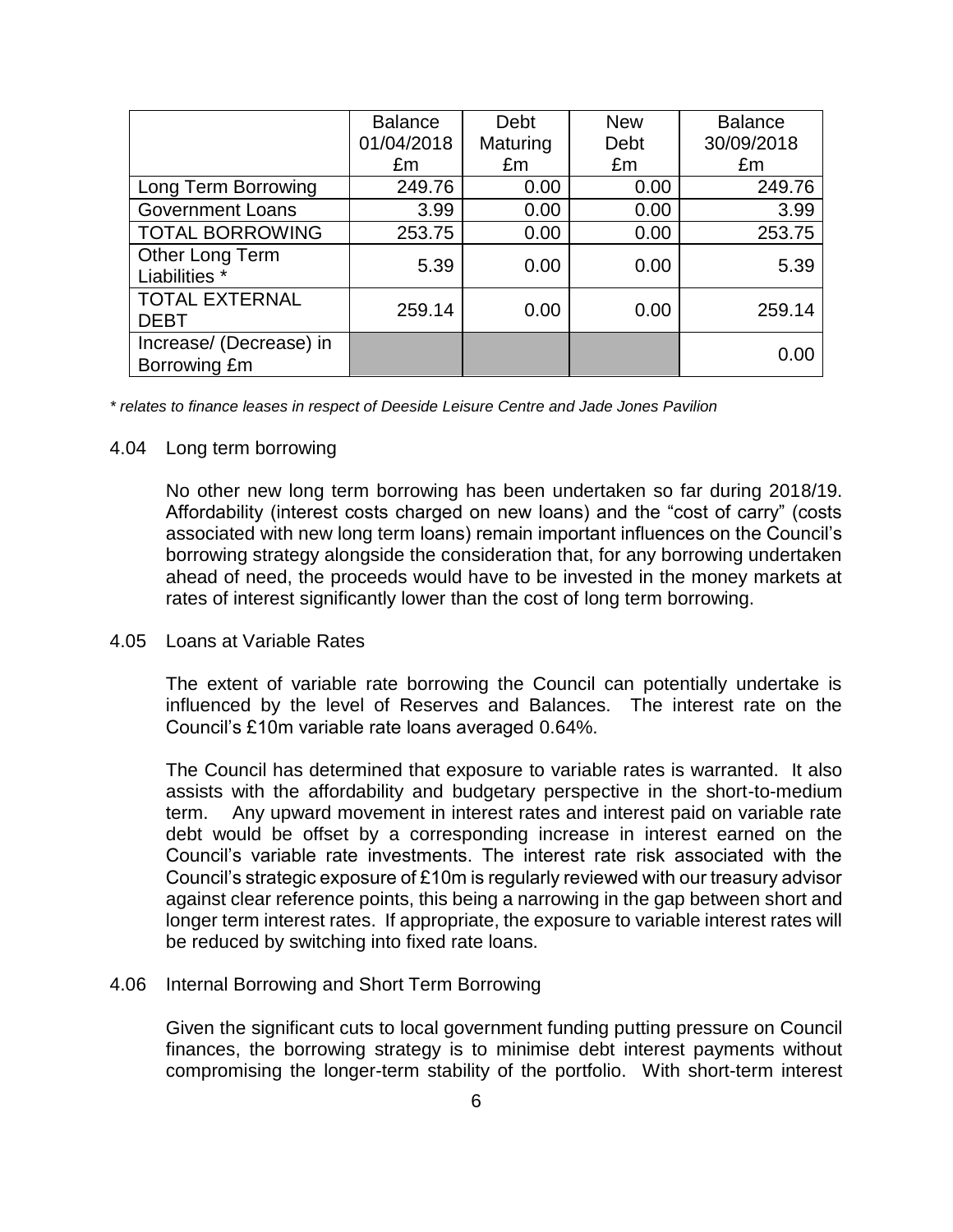rates currently lower than long-term rates, it has been more cost effective in the short-term to either use internal resources, or to borrow short-term instead.

The differential between the cost of new longer-term debt and the return generated on the Council's temporary investment returns was significant at around 1.95%.

The use of internal resources in lieu of borrowing has therefore continued to be used over the period as the most cost effective means of funding capital expenditure. This has lowered overall treasury risk by reducing both external debt and temporary investments.

Short term borrowing was undertaken as necessary. The total short term (temporary) borrowing as at 30th September 2018 was £37m with an average rate of 0.69%.

The Council's capital expenditure plans will continue to be monitored throughout 2018/19 to inform and assess the Council's long term borrowing need. This is to ensure that the Council does not commit to long term borrowing too early and refinance unnecessarily which will be costly and have significant revenue implications. The continued use of short-term borrowing will assist with this. It is likely that there will be further long term borrowing during the financial year, as the balance between securing low long term interest rates currently being forecast and assessing the affordability of long-term borrowing continues to be considered.

The Council is currently fixing long term borrowing which will finance its loan to New Homes for the recent development it has undertaken on affordable homes.

# 4.07 Lender's Option Borrower's Option Loans (LOBOs)

The Authority holds £18.95m of LOBO (Lender's Option Borrower's Option) loans where the lender has the option to propose an increase in the interest rate at set dates, following which the Authority has the option to either accept the new rate or to repay the loan at no additional cost. The option to change the terms on £18.95m of the Council's LOBOs was not exercised by the lender. The Authority acknowledges there is an element of refinancing risk even though in the current interest rate environment lenders are unlikely to exercise their options.

#### 4.08 Debt Rescheduling

The premium charge for early repayment of PWLB debt remained relatively expensive for the loans in the Authority's portfolio and therefore unattractive for debt rescheduling activity. No rescheduling activity was undertaken as a consequence.

The Corporate Finance Manager, in conjunction with the Council's treasury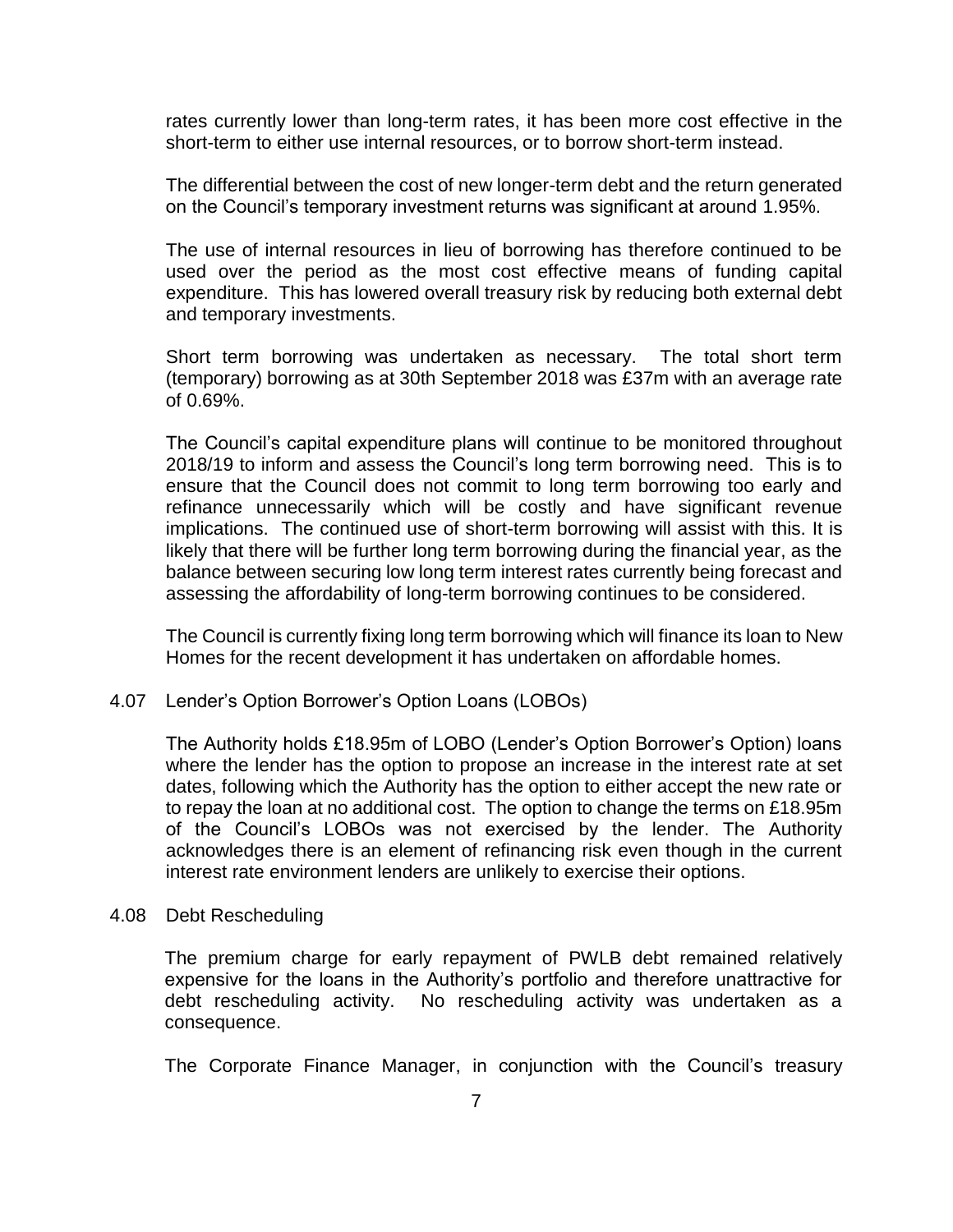advisors will continue to review any potential opportunities for restructuring the Council's debt in order to take advantage of potential savings as interest rates change and to enhance the balance of the long term portfolio (amend the maturity profile and/or the balance of volatility).

# **5.0 INTERIM INVESTMENT AND PERFORMANCE REPORT**

- 5.01 The Welsh Government's Investment Guidance gives priority to security and liquidity and the Council's aim is to achieve a yield commensurate with these principles.
- 5.02 The maximum investments the Council had on deposit at any one time totalled £42.8m. The average investment balance for the period was £27.5m and the average rate of return was 0.52%, generating investment income of £75k.
- 5.03 Investments have been made with UK banks, building societies and other Councils up to periods of 35 days, as well as utilising investment opportunities afforded by money market funds and call accounts.
- 5.04 The average of long and short term borrowing was £276.9m and the average rate paid was 5.71% generating interest payable of £6.4m in line with budget forecasts (to date).

|                   | <b>Investments</b> |               | <b>Borrowing</b> |               |  |
|-------------------|--------------------|---------------|------------------|---------------|--|
|                   | Interest           | Interest rate | Interest paid    | Interest rate |  |
|                   | received £'000     | %             | £'000            | $\%$          |  |
| Actual            | 75                 | 0.52          | 6,400            | 5.71          |  |
| <b>Budget</b>     | 22.5               | 0.30          | 6,600            | 4.47          |  |
| <b>Difference</b> | 52.5               |               | 200              | -             |  |

Year-end projections are as follows:

|                   | Investments      |                          | <b>Borrowing</b> |               |  |
|-------------------|------------------|--------------------------|------------------|---------------|--|
|                   | Interest         | Interest rate            | Interest paid    | Interest rate |  |
|                   | received £'000   | %                        | £'000            | $\%$          |  |
| Actual            | 102 <sub>2</sub> | 0.50                     | 13,060           | 5.84          |  |
| <b>Budget</b>     | 45               | 0.30                     | 13,200           | 4.47          |  |
| <b>Difference</b> | 57               | $\overline{\phantom{a}}$ | 140              | -             |  |

# 5.05 Credit Risk (security)

Counterparty credit quality was assessed and monitored with reference to credit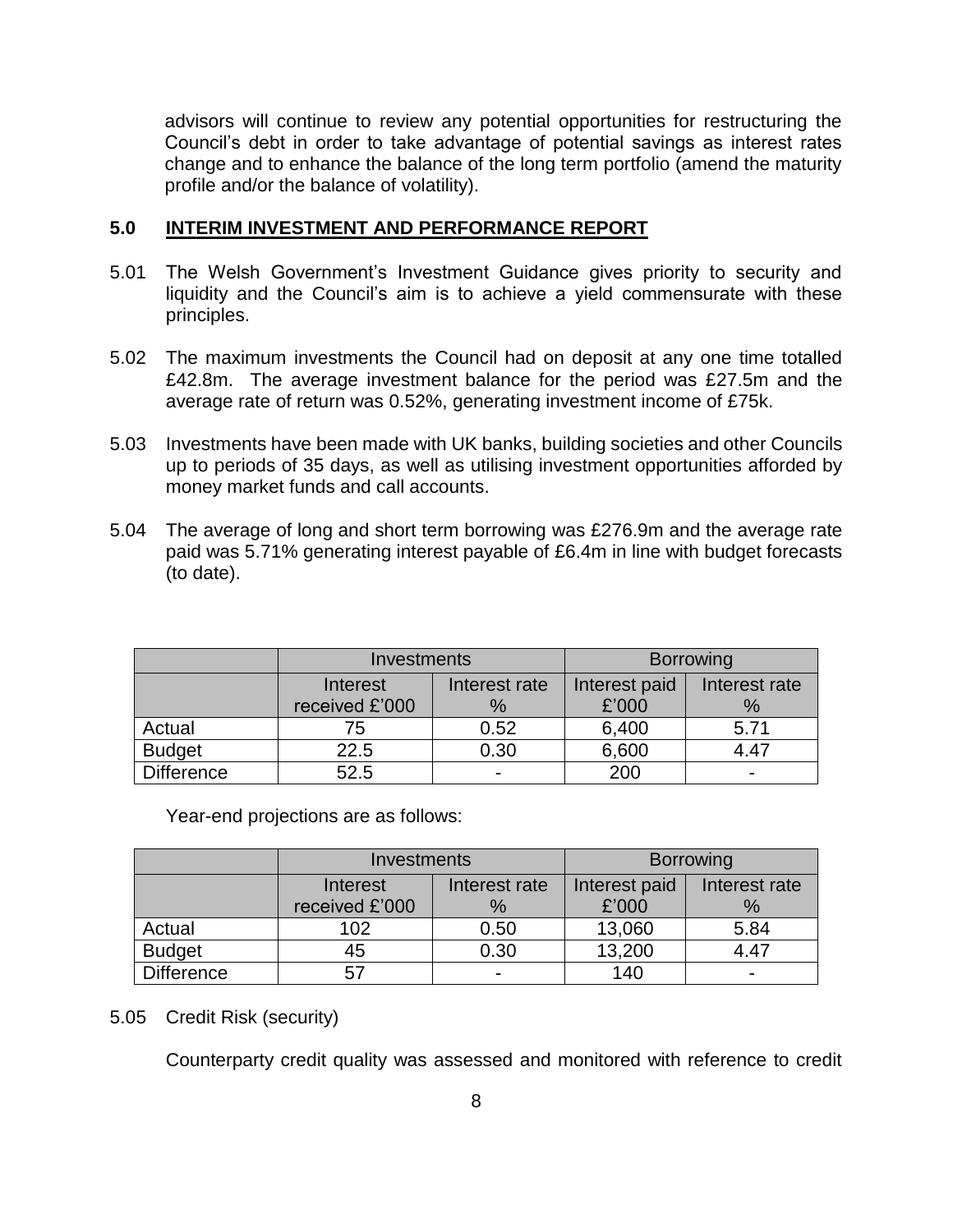ratings (the Authority's minimum long-term counterparty rating for institutions defined as having "high credit quality" is A- across rating agencies Fitch, S&P and Moody's); credit default swap prices, financial statements, information on potential government support and reports in the quality financial press.

Counterparty Update (provided by our treasury advisers Arlingclose Ltd)

There were a few credit rating changes during the period. Moody's downgraded Barclays Bank plc's long-term rating to A2 from A1 and NatWest Markets plc to Baa2 from A3 on its view of the credit metrics of the entities post ring-fencing. Upgrades to long-term ratings included those for Royal Bank of Scotland plc, NatWest Bank and Ulster Bank to A2 from A3 by Moody's and to A- from BBB+ by both Fitch and Standard & Poor's (S&P). Lloyds Bank plc and Bank of Scotland plc were upgraded to A+ from A by S&P and to Aa3 from A1 by Moody's. Arlingclose's creditworthiness advice will continue to include unsecured bank deposits and CDs but not senior unsecured bonds issued by commercial banks.

5.06 Liquidity

In keeping with the WG's Guidance on Investments, the Council maintained a sufficient level of liquidity through the use of Money Market Funds and call accounts.

5.07 Yield

The Council sought to optimise returns commensurate with its objectives of security and liquidity. The Council's investment yield is outlined in 5.02.

# **6.00 REGULATORY UPDATES**

- 6.01 Following consultation in 2017, CIPFA published new versions of the Prudential Code for Capital Finance in Local Authorities (Prudential Code) and the Treasury Management Code of Practice but has yet to publish the local authority specific Guidance Notes to the latter.
- 6.02 The updated Prudential Code includes a new requirement for local authorities to provide a Capital Strategy, which is to be a summary document approved by full Council covering capital expenditure and financing, treasury management and nontreasury investments. The Council will be updating its Capital Strategy later in 2018-19 for approval by full Council.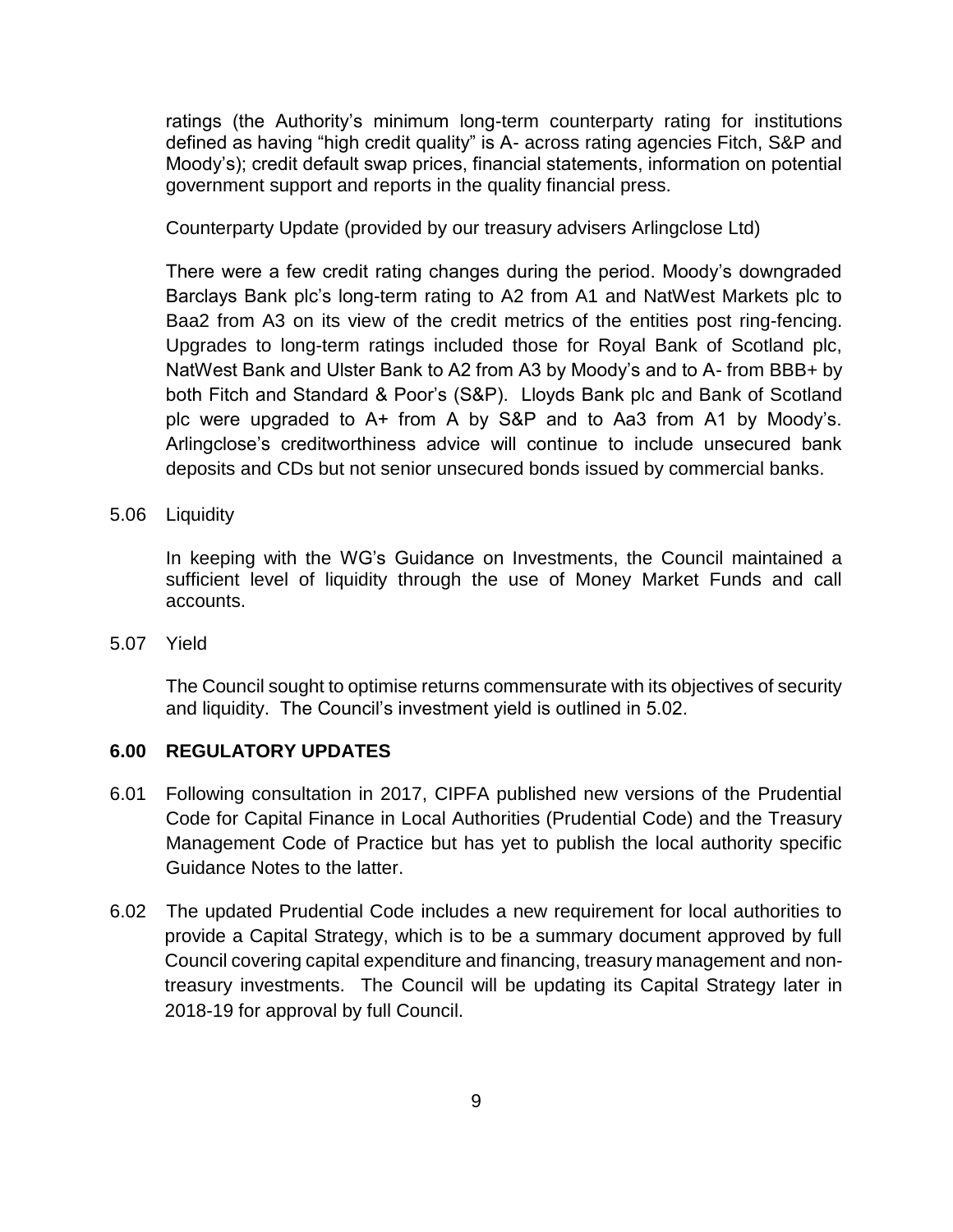6.04 The new EU regulations for Money Market Funds (MMFs) were published in July and existing funds will have to be compliant by no later than 21st January 2019. The key features include Low Volatility Net Asset Value (LVNAV) Money Market Funds which will be permitted to maintain a constant dealing NAV, providing they meet strict new criteria and minimum liquidity requirements. The Council's treasury management advisors expects most of the short-term MMFs it recommends to convert to the LVNAV structure and awaits confirmation from each fund. This is not expected to have any impact on the Council's investment strategy as the risks arising from the changes are considered minimal.

# **7.00 COMPLIANCE**

- 7.01 The Council can confirm that it has complied with its Prudential Indicators for the period April to September 2018. These were approved on 20<sup>th</sup> February 2018 as part of the Council's 2018/19 Treasury Management Strategy.
- 7.02 In compliance with the requirements of the CIPFA Code of Practice this report provides members with a summary report of the treasury management activity during the period April – September 2018. None of the Prudential Indicators have been breached and a prudent approach has been taking in relation to investment activity with priority being given to security and liquidity over yield.

# **8.00 OTHER ITEMS**

- 8.01 Other treasury management related activity that took place during April September 2018 includes:
	- The Treasury Management Annual Report 2017/18 was reported to Audit Committee on 11<sup>th</sup> July 2018, Cabinet on 17<sup>th</sup> July 2018 and approved by Council on 12th September 2018.
	- Quarterly Treasury Management updates were reported to the Audit Committee.
	- The Council continues to be a member of the CIPFA Treasury Management Forum and the TM Network Advisory Group.

# **9.00 CONCLUSION**

- 9.01 In compliance with the requirements of the CIPFA Code of Practice this report provides members with a summary report of the treasury management activity during the first half of 2018/19.
- 9.02 As indicated in this report none of the Prudential Indicators have been breached and a prudent approach has been taken in relation to investment activity with priority being given to security and liquidity over yield.